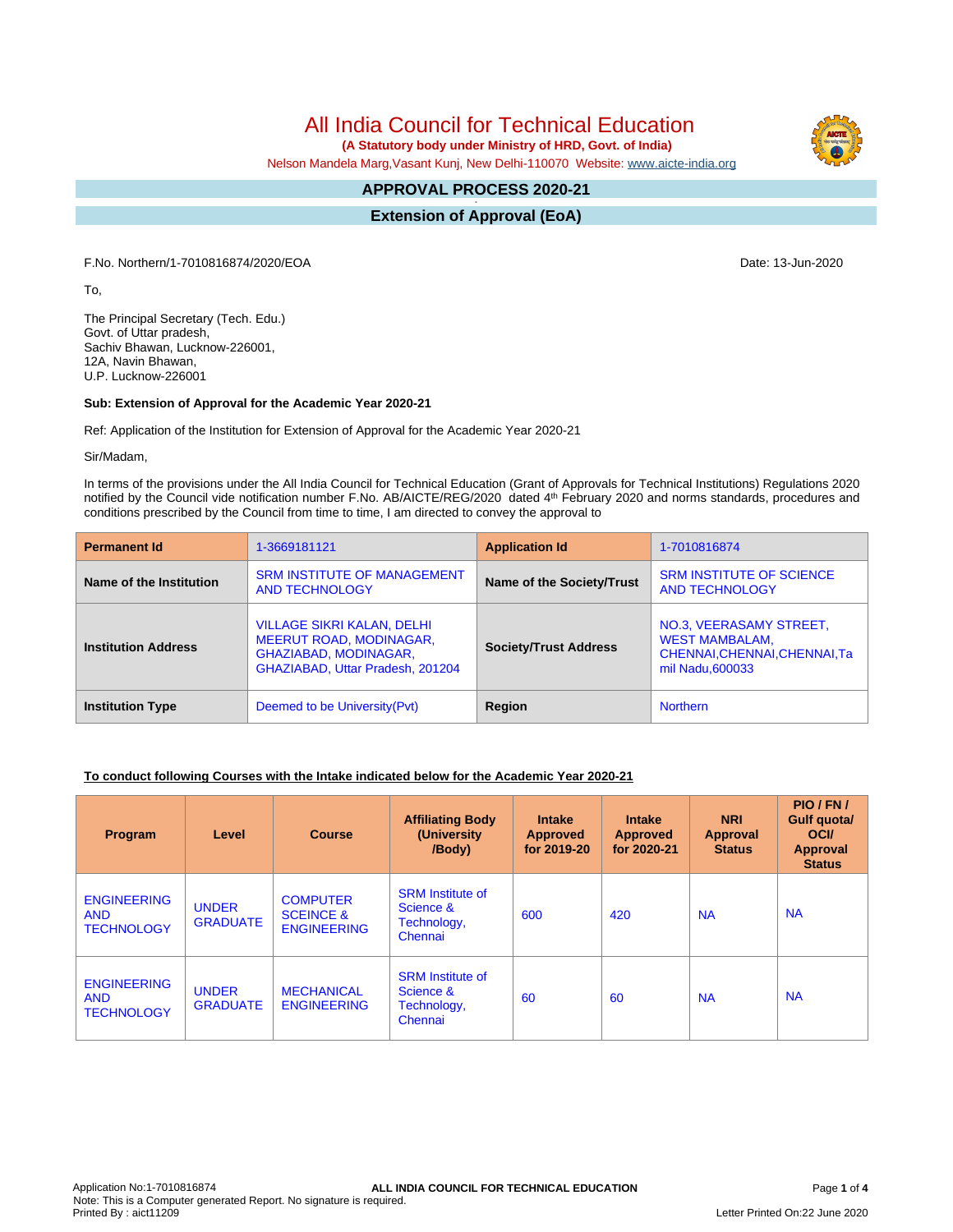| <b>ENGINEERING</b><br><b>AND</b><br><b>TECHNOLOGY</b> | <b>UNDER</b><br><b>GRADUATE</b> | <b>CIVIL</b><br><b>ENGINEERING</b>                                                                                                          | <b>SRM</b> Institute of<br>Science &<br>Technology,<br>Chennai | 60  | 30  | <b>NA</b> | <b>NA</b> |
|-------------------------------------------------------|---------------------------------|---------------------------------------------------------------------------------------------------------------------------------------------|----------------------------------------------------------------|-----|-----|-----------|-----------|
| <b>ENGINEERING</b><br><b>AND</b><br><b>TECHNOLOGY</b> | <b>UNDER</b><br><b>GRADUATE</b> | <b>ELECTRICAL</b><br><b>AND</b><br><b>ELECTRONICS</b><br><b>ENGINEERING</b>                                                                 | <b>SRM</b> Institute of<br>Science &<br>Technology,<br>Chennai | 60  | 60  | <b>NA</b> | <b>NA</b> |
| <b>ENGINEERING</b><br><b>AND</b><br><b>TECHNOLOGY</b> | <b>UNDER</b><br><b>GRADUATE</b> | <b>ELECTRONICS</b><br>&<br><b>COMMUNICATIO</b><br><b>N ENGINEERING</b>                                                                      | <b>SRM</b> Institute of<br>Science &<br>Technology,<br>Chennai | 120 | 60  | <b>NA</b> | <b>NA</b> |
| <b>ENGINEERING</b><br><b>AND</b><br><b>TECHNOLOGY</b> | <b>UNDER</b><br><b>GRADUATE</b> | <b>AUTOMOBILE</b><br><b>ENGINEERING</b>                                                                                                     | <b>SRM</b> Institute of<br>Science &<br>Technology,<br>Chennai | 60  | 30  | <b>NA</b> | <b>NA</b> |
| <b>MANAGEMENT</b>                                     | <b>POST</b><br><b>GRADUATE</b>  | <b>MBA</b>                                                                                                                                  | <b>SRM</b> Institute of<br>Science &<br>Technology,<br>Chennai | 60  | 60  | <b>NA</b> | <b>NA</b> |
| <b>MCA</b>                                            | <b>POST</b><br><b>GRADUATE</b>  | <b>MASTERS IN</b><br><b>COMPUTER</b><br><b>APPLICATIONS</b>                                                                                 | <b>SRM</b> Institute of<br>Science &<br>Technology,<br>Chennai | 60  | 30  | <b>NA</b> | <b>NA</b> |
| <b>ENGINEERING</b><br><b>AND</b><br><b>TECHNOLOGY</b> | <b>POST</b><br><b>GRADUATE</b>  | <b>COMPUTER</b><br><b>SCIENCE &amp;</b><br><b>ENGINEERING</b>                                                                               | <b>SRM</b> Institute of<br>Science &<br>Technology,<br>Chennai | 30  | 12  | <b>NA</b> | <b>NA</b> |
| <b>ENGINEERING</b><br><b>AND</b><br><b>TECHNOLOGY</b> | <b>UNDER</b><br><b>GRADUATE</b> | <b>COMPUTER</b><br><b>SCIENCE AND</b><br><b>ENGINEERING(A</b><br><b>RTIFICIAL</b><br><b>INTELLIGENCE</b><br><b>AND MACHINE</b><br>LEARNING) | <b>SRM</b> Institute of<br>Science &<br>Technology,<br>Chennai | 60  | 120 | <b>NA</b> | <b>NA</b> |
| <b>ENGINEERING</b><br><b>AND</b><br><b>TECHNOLOGY</b> | <b>UNDER</b><br><b>GRADUATE</b> | <b>COMPUTER</b><br><b>SCIENCE</b><br><b>ENGINEERING</b><br><b>(BIG DATA</b><br><b>ANALYTICS)</b>                                            | <b>SRM</b> Institute of<br>Science &<br>Technology,<br>Chennai | 60  | 60  | <b>NA</b> | <b>NA</b> |
| <b>ENGINEERING</b><br><b>AND</b><br><b>TECHNOLOGY</b> | <b>UNDER</b><br><b>GRADUATE</b> | <b>Computer</b><br>Science and<br><b>Engineering with</b><br>specialization in<br><b>Cloud Computing</b>                                    | <b>SRM</b> Institute of<br>Science &<br>Technology,<br>Chennai | 60  | 60  | <b>NA</b> | <b>NA</b> |
| <b>ENGINEERING</b><br><b>AND</b><br><b>TECHNOLOGY</b> | <b>UNDER</b><br><b>GRADUATE</b> | <b>COMPUTER</b><br><b>SCIENCE &amp;</b><br><b>BUSINESS</b><br><b>SYSTEMS</b>                                                                | <b>SRM</b> Institute of<br>Science &<br>Technology,<br>Chennai | 60  | 30  | <b>NA</b> | <b>NA</b> |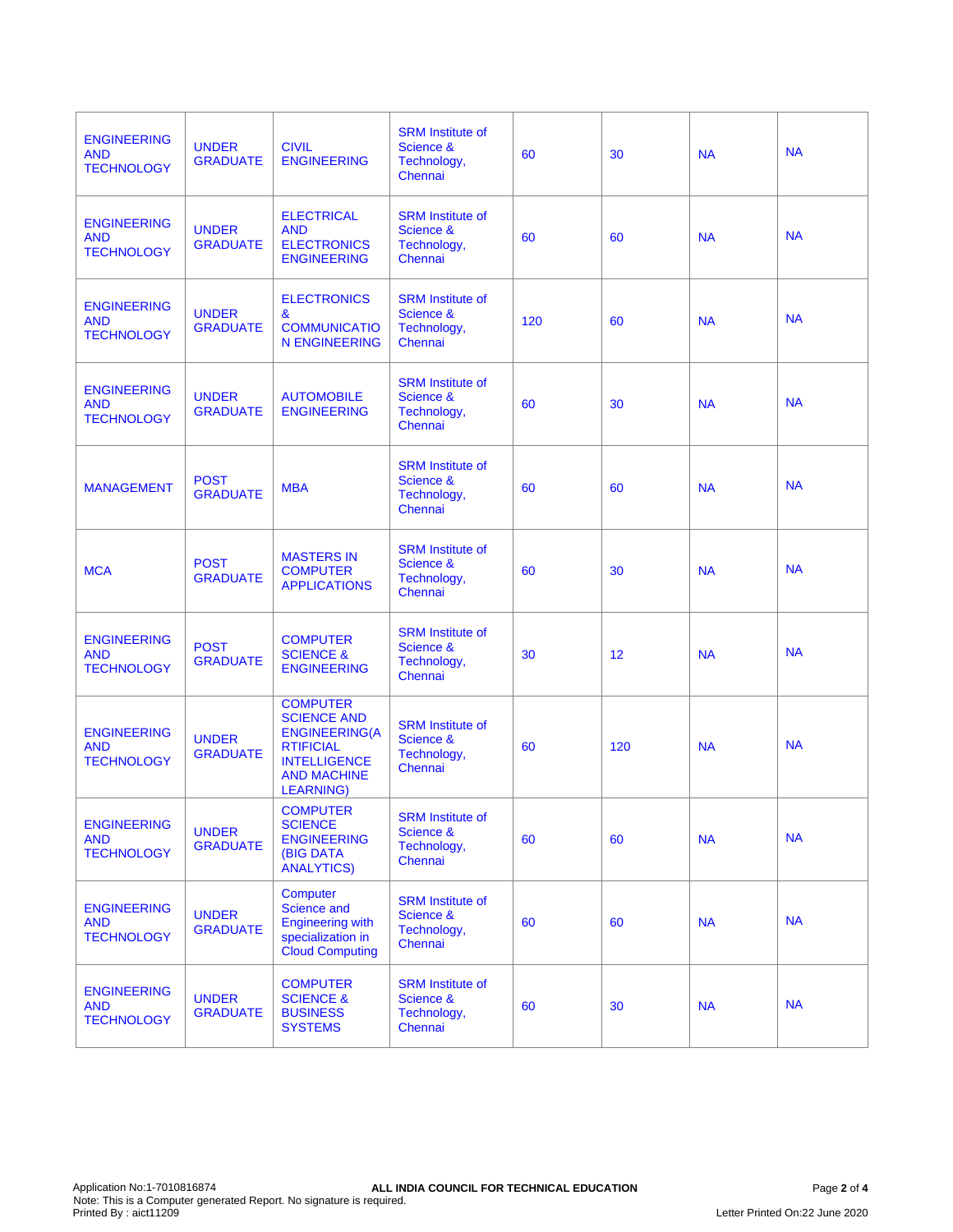| <b>ENGINEERING</b><br><b>AND</b><br><b>TECHNOLOGY</b> | <b>UNDER</b><br><b>GRADUATE</b> | Computer<br>Science and<br><b>Engineering with</b><br>specialization in<br><b>Cyber Security</b> | <b>SRM</b> Institute of<br>Science &<br>Technology,<br>Chennai | $\mathbf 0$  | $60^{##\$\$}$ | <b>NA</b> | <b>NA</b> |
|-------------------------------------------------------|---------------------------------|--------------------------------------------------------------------------------------------------|----------------------------------------------------------------|--------------|---------------|-----------|-----------|
| <b>ENGINEERING</b><br><b>AND</b><br><b>TECHNOLOGY</b> | <b>UNDER</b><br><b>GRADUATE</b> | Computer<br>Science and<br>Engineering with<br>Specialization in<br><b>Internet of Things</b>    | <b>SRM</b> Institute of<br>Science &<br>Technology,<br>Chennai | $\mathbf{0}$ | $60^{##\$\$}$ | <b>NA</b> | <b>NA</b> |
| <b>ENGINEERING</b><br><b>AND</b><br><b>TECHNOLOGY</b> | <b>UNDER</b><br><b>GRADUATE</b> | <b>ELECTRONICS</b><br><b>AND</b><br><b>COMPUTER</b><br><b>ENGINEERING</b>                        | <b>SRM</b> Institute of<br>Science &<br>Technology,<br>Chennai | $\mathbf{0}$ | $60^{##\$\$}$ | <b>NA</b> | <b>NA</b> |
| <b>PHARMACY</b>                                       | <b>UNDER</b><br><b>GRADUATE</b> | <b>PHARMACY</b>                                                                                  | <b>SRM University,</b><br>Modinagar                            | $\mathbf 0$  | $60^{#}\%$    | <b>NA</b> | <b>NA</b> |

## Approved New Course(s)

\$\$ Course(s) should be offered in Emerging Area

#### **Course(s) Applied for Closure by the Institution for the Academic Year 2020-21**

| <b>Program</b>                              | Level                | <b>Course</b>      | <b>Affiliating Body</b><br>(Univ/Body)                         | <b>Course Closure Status</b> |
|---------------------------------------------|----------------------|--------------------|----------------------------------------------------------------|------------------------------|
| <b>ENGINEERING AND</b><br><b>TECHNOLOGY</b> | <b>POST GRADUATE</b> | <b>VLSI DESIGN</b> | <b>SRM</b> Institute of<br>Science &<br>Technology,<br>Chennai | Approved                     |

\$ Due to non-submission of NOC's from University / Board and / or State Government

### **It is mandatory to comply with all the essential requirements as given in APH 2020-21 (Appendix 6)**

The Institution/ University is having the following deficiencies as per the online application submitted to AICTE and the same shall be complied within Two year from the date of issue of this EoA

| Deficiencies Noted based on Self Disclosure |                   |  |  |  |
|---------------------------------------------|-------------------|--|--|--|
| <b>Particulars</b>                          | <b>Deficiency</b> |  |  |  |
| 1. Faculty Deficiency                       | Yes               |  |  |  |

**\***Please refer Deficiency Report for details

## **Important Instructions**

- 1. The State Government/ UT/ Directorate of Technical Education/ Directorate of Medical Education shall ensure that 10% of reservation for Economically Weaker Section (EWS) as per the reservation policy for admission, operational from the Academic year 2020-21 is implemented without affecting the reservation percentages of SC/ ST/ OBC/ General. However, this would not be applicable in the case of Minority Institutions referred to the Clause (1) of Article 30 of Constitution of India. Such Institution shall be permitted to increase in annual permitted strength over a maximum period of two years beginning with the Academic Year 2020-21
- 2. The Institution offering courses earlier in the Regular Shift, First Shift, Second Shift/Part Time now amalgamated as total intake shall